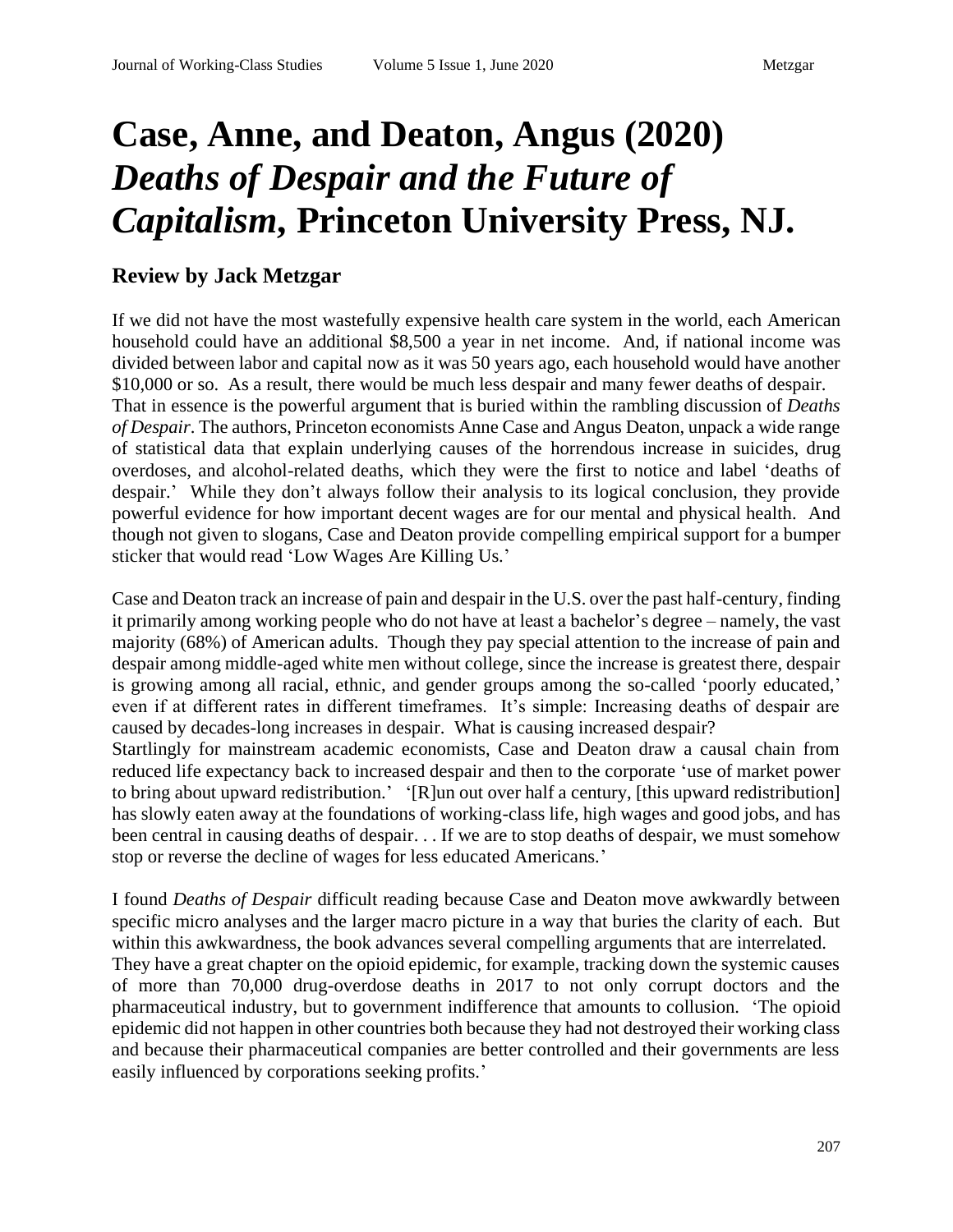Case and Deaton also have a devastating broader critique of the American health industry – not just the insurance companies, but doctors, hospitals, pharma, and medical equipment manufacturers too – as interrelated oligopolies that can manipulate and fix prices. These exorbitant prices drain workers' wages, not just in the premiums, co-pays, and deductibles that workers pay directly, but also with the tariffs the health care industry imposes on employers, thereby reducing the money available for workers' overall compensation. Case and Deaton calculate the degree of waste in our health care system and the minimum amount that would be available to workers and their households if we had a system similar not to the average of rich countries, but simply to the next most expensive system in Switzerland. They hardly mention the millions of Americans without health insurance, but instead show how millions more are driven to despair by having incomes that are not close to – or are too close to – meeting their living expenses. Again, though their analysis often wanders, in the end they speak clearly: 'The organization of the American healthcare system is a disaster for the harm it does to health, but even more because it is draining the livelihoods of Americans in order to make a rich minority richer.'

Case and Deaton are not wild-eyed radicals, but well-established advocates of free-market capitalism (Deaton is a Noble Prize winner). They see oligarchic corporations and corrupted government institutions as undermining the free functioning of markets. In general, they are more inclined to trust-busting solutions than to social-democratic programs to enhance social wages and to strengthen labor unions and social safety nets. And they explicitly argue against more severely progressive taxation as a redistributive solution. Their larger point is that 'large parts of the American economy have been captured to serve the wealthy with the consent and connivance of government. . . Upward redistribution is not an inherent feature of capitalism [as Thomas Piketty has argued] . . . The problem with inequality is that so much of the wealth and income at the top is ill-gotten.'

Though I'm with Piketty, on both the nature of capitalism and the importance of steeply progressive taxes, including on wealth, Case and Deaton have a point, too. If you've been watching the Netflix docuseries *Dirty Money*, you will be aware of the importance of greatly improving our policing of ill-gotten gains. It is unbelievable what already rich people will do to get richer! So, just because capitalism has an inherent tendency, even when operating 'properly,' to redistribute income and wealth upwards, does not mean we should not go after the crooks and con men that proliferate within that system, starting with the health care industry, as Case and Deaton suggest. But Case and Deaton do not recognize that so much wealth and power has already been transferred to our American oligarchs that it is now crucial to claw back at least a trillion dollars a year in taxes without trying to determine what was ill and what was well gotten.

*Deaths of Despair* is an especially important book precisely because Case and Deaton are not ideological, but rather the epitome of 'data-driven' social scientists. As a result, it has received a lot of attention in mainstream media, which has tended to focus too much on the so-called white working class and on policies unrelated to wages, taxes, and redistribution. In discussing possible solutions, Case and Deaton are themselves vague and indeterminate – sort of like fussy eaters examining a menu with few items precisely to their liking. But the core of the book's analysis of the causal relation between inadequate wages, despair, and death is a clarion call for action. Though whole-hearted believers in the power of markets, without drastic action they see the future of capitalism as a continuation of 'a slowly unfolding calamity for the working class.'